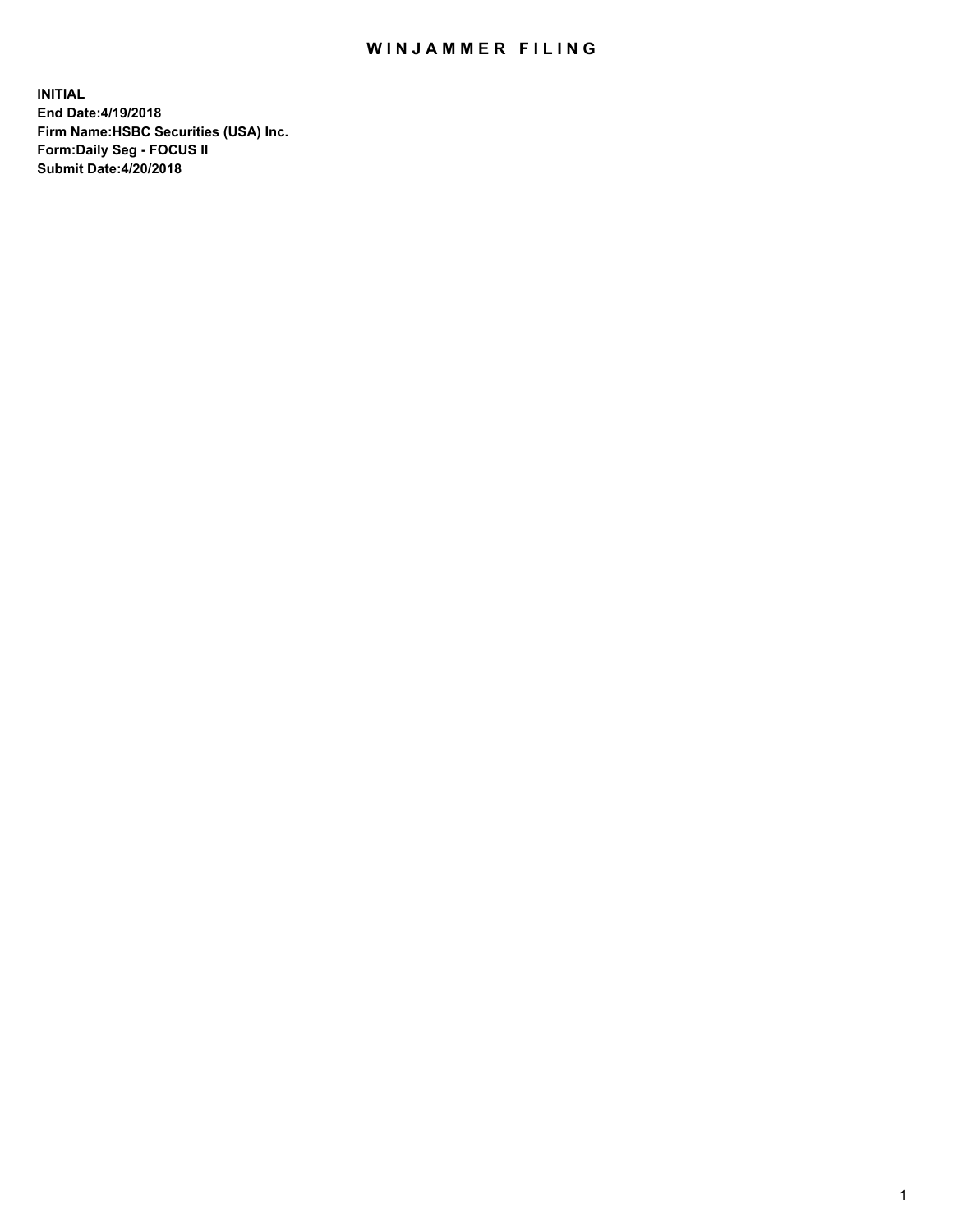## **INITIAL End Date:4/19/2018 Firm Name:HSBC Securities (USA) Inc. Form:Daily Seg - FOCUS II Submit Date:4/20/2018 Daily Segregation - Cover Page**

| Name of Company<br><b>Contact Name</b><br><b>Contact Phone Number</b><br><b>Contact Email Address</b>                                                                                                                                                                                                                         | <b>HSBC Securities (USA) Inc.</b><br><b>Michael Vacca</b><br>212-525-7951<br>michael.vacca@us.hsbc.com |
|-------------------------------------------------------------------------------------------------------------------------------------------------------------------------------------------------------------------------------------------------------------------------------------------------------------------------------|--------------------------------------------------------------------------------------------------------|
| FCM's Customer Segregated Funds Residual Interest Target (choose one):<br>a. Minimum dollar amount: ; or<br>b. Minimum percentage of customer segregated funds required:%; or<br>c. Dollar amount range between: and; or<br>d. Percentage range of customer segregated funds required between: % and %.                       | 147,000,000<br><u>0</u><br><u>00</u><br>00                                                             |
| FCM's Customer Secured Amount Funds Residual Interest Target (choose one):<br>a. Minimum dollar amount: ; or<br>b. Minimum percentage of customer secured funds required:%; or<br>c. Dollar amount range between: and; or<br>d. Percentage range of customer secured funds required between: % and %.                         | 25,000,000<br><u>0</u><br><u>00</u><br>00                                                              |
| FCM's Cleared Swaps Customer Collateral Residual Interest Target (choose one):<br>a. Minimum dollar amount: ; or<br>b. Minimum percentage of cleared swaps customer collateral required:%; or<br>c. Dollar amount range between: and; or<br>d. Percentage range of cleared swaps customer collateral required between:% and%. | 95,000,000<br><u>0</u><br><u>00</u><br><u>00</u>                                                       |

Attach supporting documents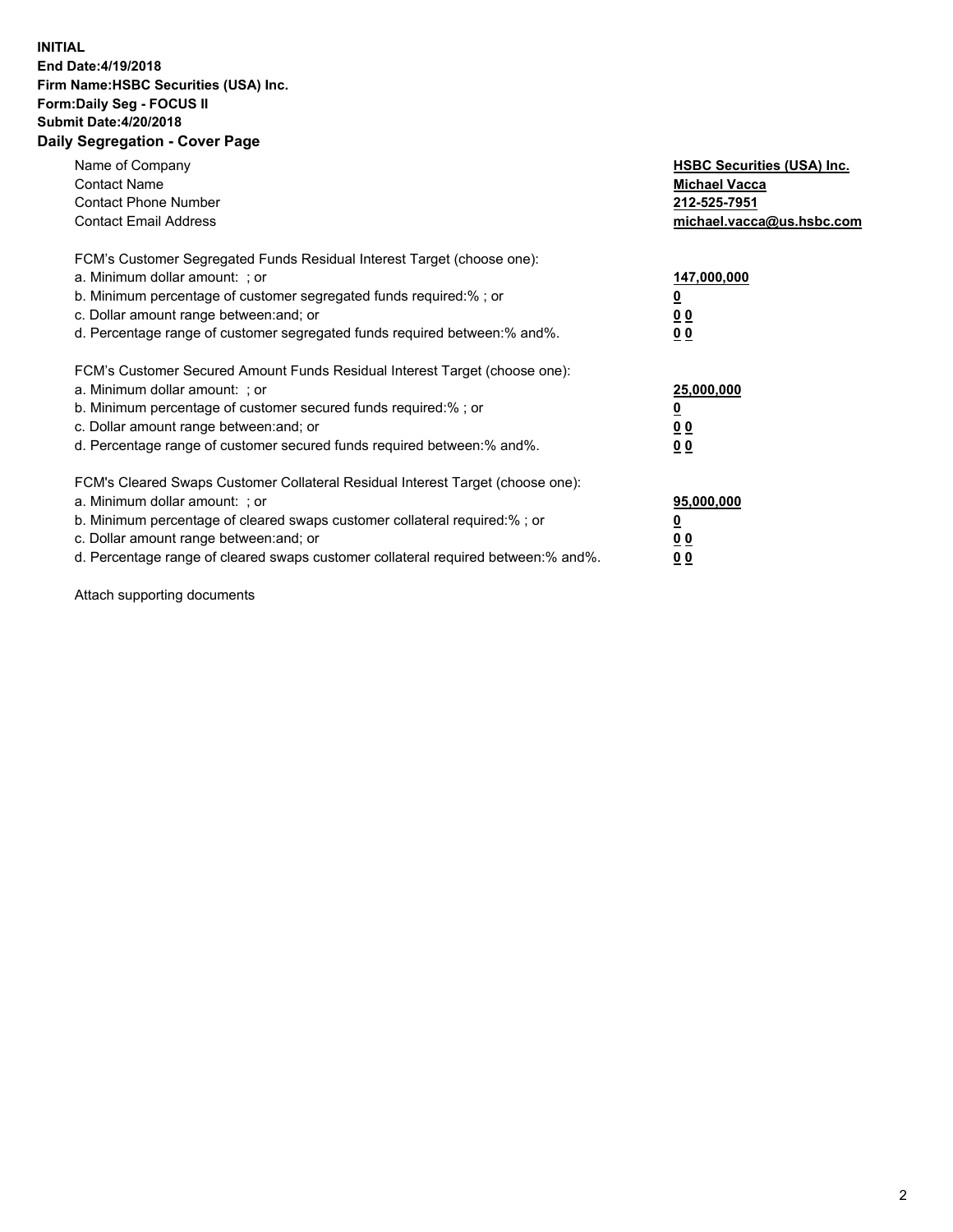**INITIAL End Date:4/19/2018 Firm Name:HSBC Securities (USA) Inc. Form:Daily Seg - FOCUS II Submit Date:4/20/2018 Daily Segregation - Secured Amounts** Foreign Futures and Foreign Options Secured Amounts Amount required to be set aside pursuant to law, rule or regulation of a foreign government or a rule of a self-regulatory organization authorized thereunder 1. Net ledger balance - Foreign Futures and Foreign Option Trading - All Customers A. Cash **76,196,738** [7315] B. Securities (at market) **88,554,439** [7317] 2. Net unrealized profit (loss) in open futures contracts traded on a foreign board of trade **-836,013** [7325] 3. Exchange traded options a. Market value of open option contracts purchased on a foreign board of trade **0** [7335] b. Market value of open contracts granted (sold) on a foreign board of trade **0** [7337] 4. Net equity (deficit) (add lines 1. 2. and 3.) **163,915,164** [7345] 5. Account liquidating to a deficit and account with a debit balances - gross amount **3,401,363** [7351] Less: amount offset by customer owned securities **-3,399,639** [7352] **1,724** [7354] 6. Amount required to be set aside as the secured amount - Net Liquidating Equity Method (add lines 4 and 5) 7. Greater of amount required to be set aside pursuant to foreign jurisdiction (above) or line 6. FUNDS DEPOSITED IN SEPARATE REGULATION 30.7 ACCOUNTS 1. Cash in banks A. Banks located in the United States **77,737,833** [7500]

- 
- B. Other banks qualified under Regulation 30.7 **0** [7520] **77,737,833** [7530]
- 2. Securities
	- A. In safekeeping with banks located in the United States **42,001,899** [7540]
	- B. In safekeeping with other banks qualified under Regulation 30.7 **0** [7560] **42,001,899** [7570]
- 3. Equities with registered futures commission merchants
	-
	-
	- C. Unrealized gain (loss) on open futures contracts **0** [7600]
	- D. Value of long option contracts **0** [7610]
	- E. Value of short option contracts **0** [7615] **0** [7620]
- 4. Amounts held by clearing organizations of foreign boards of trade
	-
	-
	- C. Amount due to (from) clearing organization daily variation **0** [7660]
	- D. Value of long option contracts **0** [7670]
	- E. Value of short option contracts **0** [7675] **0** [7680]
- 5. Amounts held by members of foreign boards of trade
	-
	-
	- C. Unrealized gain (loss) on open futures contracts **-836,013** [7720]
	- D. Value of long option contracts **0** [7730]
	- E. Value of short option contracts **0** [7735] **83,794,277** [7740]
- 6. Amounts with other depositories designated by a foreign board of trade **0** [7760]
- 7. Segregated funds on hand **0** [7765]
- 8. Total funds in separate section 30.7 accounts **203,534,009** [7770]
- 9. Excess (deficiency) Set Aside for Secured Amount (subtract line 7 Secured Statement Page 1 from Line 8)
- 10. Management Target Amount for Excess funds in separate section 30.7 accounts **25,000,000** [7780]
- 11. Excess (deficiency) funds in separate 30.7 accounts over (under) Management Target **14,617,121** [7785]
- **0** [7305]
- 
- **163,916,888** [7355]
- **163,916,888** [7360]
- 
- 
- A. Cash **0** [7580] B. Securities **0** [7590]
- A. Cash **0** [7640] B. Securities **0** [7650]
	-
- A. Cash **38,077,751** [7700] B. Securities **46,552,539** [7710]
	- **39,617,121** [7380]
	-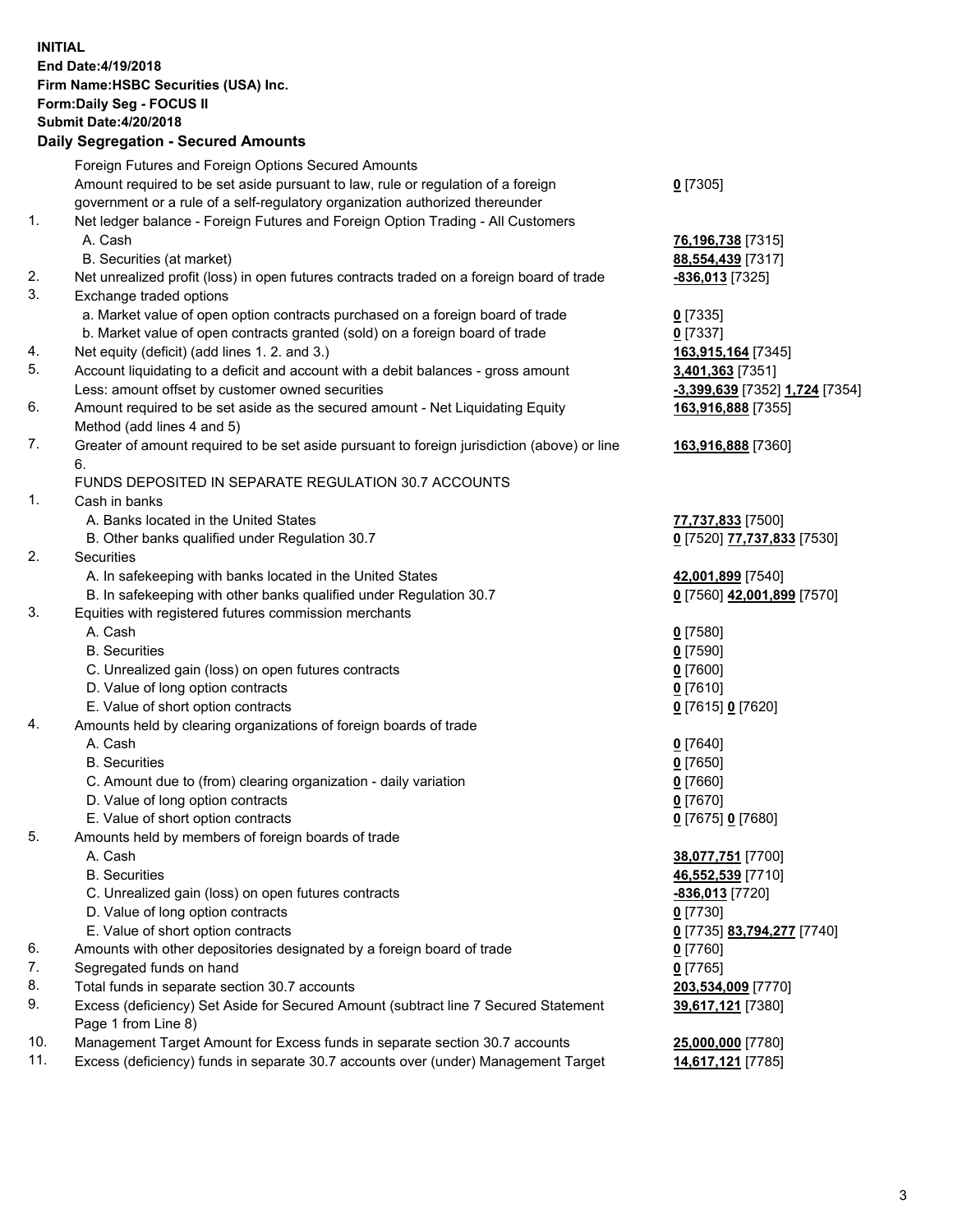| <b>INITIAL</b>                | End Date: 4/19/2018<br>Firm Name: HSBC Securities (USA) Inc.<br><b>Form:Daily Seg - FOCUS II</b><br><b>Submit Date:4/20/2018</b><br>Daily Segregation - Segregation Statement                                                                                                                               |                                            |
|-------------------------------|-------------------------------------------------------------------------------------------------------------------------------------------------------------------------------------------------------------------------------------------------------------------------------------------------------------|--------------------------------------------|
|                               | SEGREGATION REQUIREMENTS (Section 4d(2) of the CEAct)                                                                                                                                                                                                                                                       |                                            |
| 1.                            | Net ledger balance                                                                                                                                                                                                                                                                                          |                                            |
|                               | A. Cash                                                                                                                                                                                                                                                                                                     | 411,612,813 [7010]                         |
|                               | B. Securities (at market)                                                                                                                                                                                                                                                                                   | 1,300,714,890 [7020]                       |
| 2.                            | Net unrealized profit (loss) in open futures contracts traded on a contract market                                                                                                                                                                                                                          | -113,032,744 [7030]                        |
| 3.                            | Exchange traded options                                                                                                                                                                                                                                                                                     |                                            |
|                               | A. Add market value of open option contracts purchased on a contract market                                                                                                                                                                                                                                 | 264,815,046 [7032]                         |
|                               | B. Deduct market value of open option contracts granted (sold) on a contract market                                                                                                                                                                                                                         | -55,049,944 [7033]                         |
| 4.                            | Net equity (deficit) (add lines 1, 2 and 3)                                                                                                                                                                                                                                                                 | 1,809,060,061 [7040]                       |
| 5.                            | Accounts liquidating to a deficit and accounts with                                                                                                                                                                                                                                                         |                                            |
|                               | debit balances - gross amount                                                                                                                                                                                                                                                                               | 21,328,968 [7045]                          |
|                               | Less: amount offset by customer securities                                                                                                                                                                                                                                                                  | <u>-21,328,893</u> [7047] <u>75</u> [7050] |
| 6.                            | Amount required to be segregated (add lines 4 and 5)                                                                                                                                                                                                                                                        | 1,809,060,136 [7060]                       |
| 7.                            | <b>FUNDS IN SEGREGATED ACCOUNTS</b>                                                                                                                                                                                                                                                                         |                                            |
|                               | Deposited in segregated funds bank accounts<br>A. Cash                                                                                                                                                                                                                                                      | 29,166,522 [7070]                          |
|                               | B. Securities representing investments of customers' funds (at market)                                                                                                                                                                                                                                      | $0$ [7080]                                 |
|                               | C. Securities held for particular customers or option customers in lieu of cash (at                                                                                                                                                                                                                         | 257,550,154 [7090]                         |
|                               | market)                                                                                                                                                                                                                                                                                                     |                                            |
| 8.                            | Margins on deposit with derivatives clearing organizations of contract markets                                                                                                                                                                                                                              |                                            |
|                               | A. Cash                                                                                                                                                                                                                                                                                                     | 405,653,186 [7100]                         |
|                               | B. Securities representing investments of customers' funds (at market)                                                                                                                                                                                                                                      | 0 [7110]                                   |
|                               | C. Securities held for particular customers or option customers in lieu of cash (at                                                                                                                                                                                                                         | 992,269,466 [7120]                         |
|                               | market)                                                                                                                                                                                                                                                                                                     |                                            |
| 9.                            | Net settlement from (to) derivatives clearing organizations of contract markets                                                                                                                                                                                                                             | 14,499,614 [7130]                          |
| 10.                           | Exchange traded options                                                                                                                                                                                                                                                                                     |                                            |
|                               | A. Value of open long option contracts                                                                                                                                                                                                                                                                      | 264,815,046 [7132]                         |
|                               | B. Value of open short option contracts                                                                                                                                                                                                                                                                     | -55,049,944 [7133]                         |
| 11.                           | Net equities with other FCMs                                                                                                                                                                                                                                                                                |                                            |
|                               | A. Net liquidating equity                                                                                                                                                                                                                                                                                   | 7,208,464 [7140]                           |
|                               | B. Securities representing investments of customers' funds (at market)                                                                                                                                                                                                                                      | $0$ [7160]                                 |
|                               | C. Securities held for particular customers or option customers in lieu of cash (at<br>market)                                                                                                                                                                                                              | $0$ [7170]                                 |
| 12.                           | Segregated funds on hand                                                                                                                                                                                                                                                                                    | 50,895,270 [7150]                          |
| 13.                           | Total amount in segregation (add lines 7 through 12)                                                                                                                                                                                                                                                        | 1,967,007,778 [7180]                       |
| 14.                           | Excess (deficiency) funds in segregation (subtract line 6 from line 13)                                                                                                                                                                                                                                     | 157,947,642 [7190]                         |
| $\overline{A}$ $\overline{B}$ | $\mathbf{r}$ , $\mathbf{r}$ , $\mathbf{r}$ , $\mathbf{r}$ , $\mathbf{r}$ , $\mathbf{r}$ , $\mathbf{r}$ , $\mathbf{r}$ , $\mathbf{r}$ , $\mathbf{r}$ , $\mathbf{r}$ , $\mathbf{r}$ , $\mathbf{r}$ , $\mathbf{r}$ , $\mathbf{r}$ , $\mathbf{r}$ , $\mathbf{r}$ , $\mathbf{r}$ , $\mathbf{r}$ , $\mathbf{r}$ , | $1.1$ = AAA AAA 1710.17                    |

- 15. Management Target Amount for Excess funds in segregation **147,000,000** [7194]
- 16. Excess (deficiency) funds in segregation over (under) Management Target Amount Excess

**10,947,642** [7198]